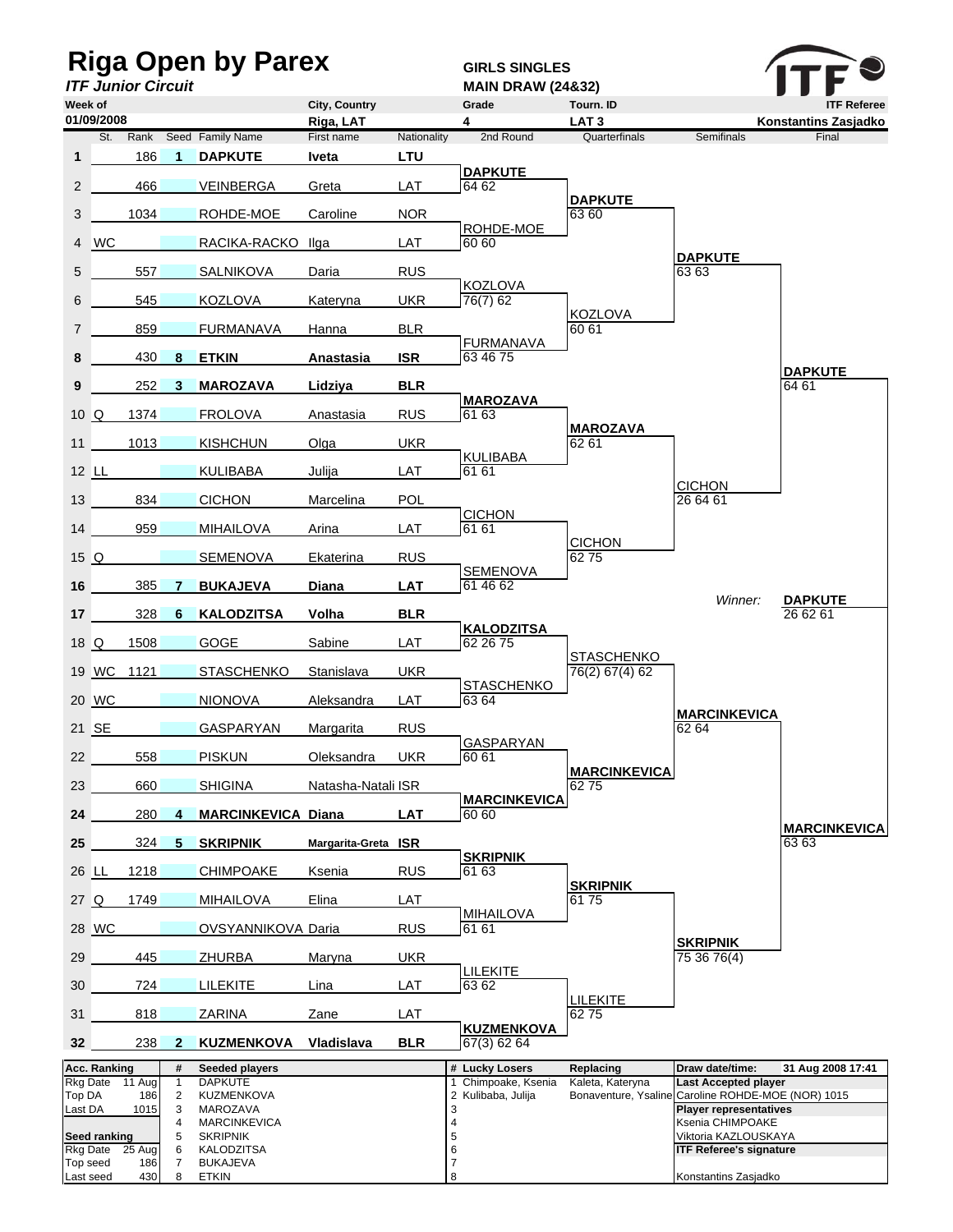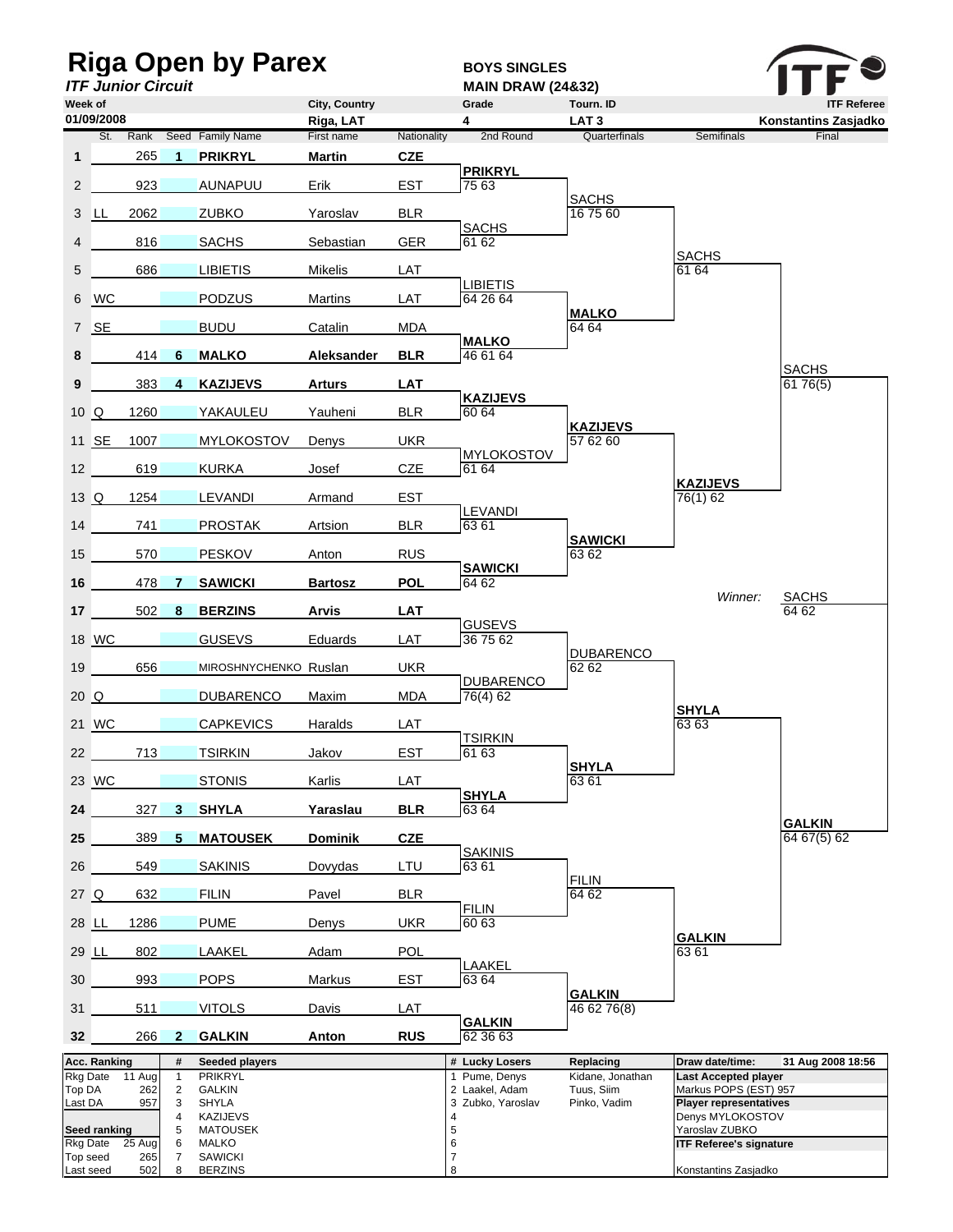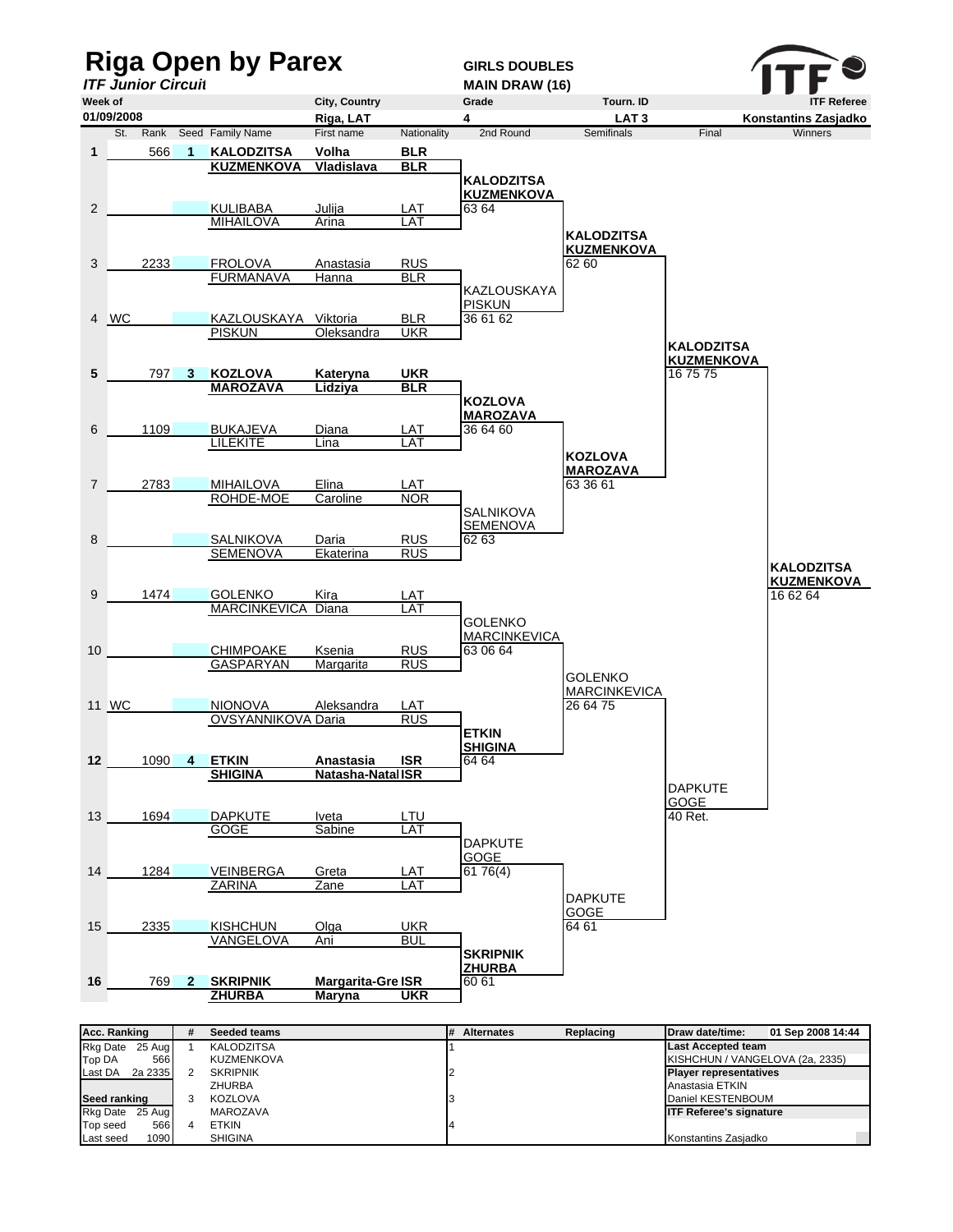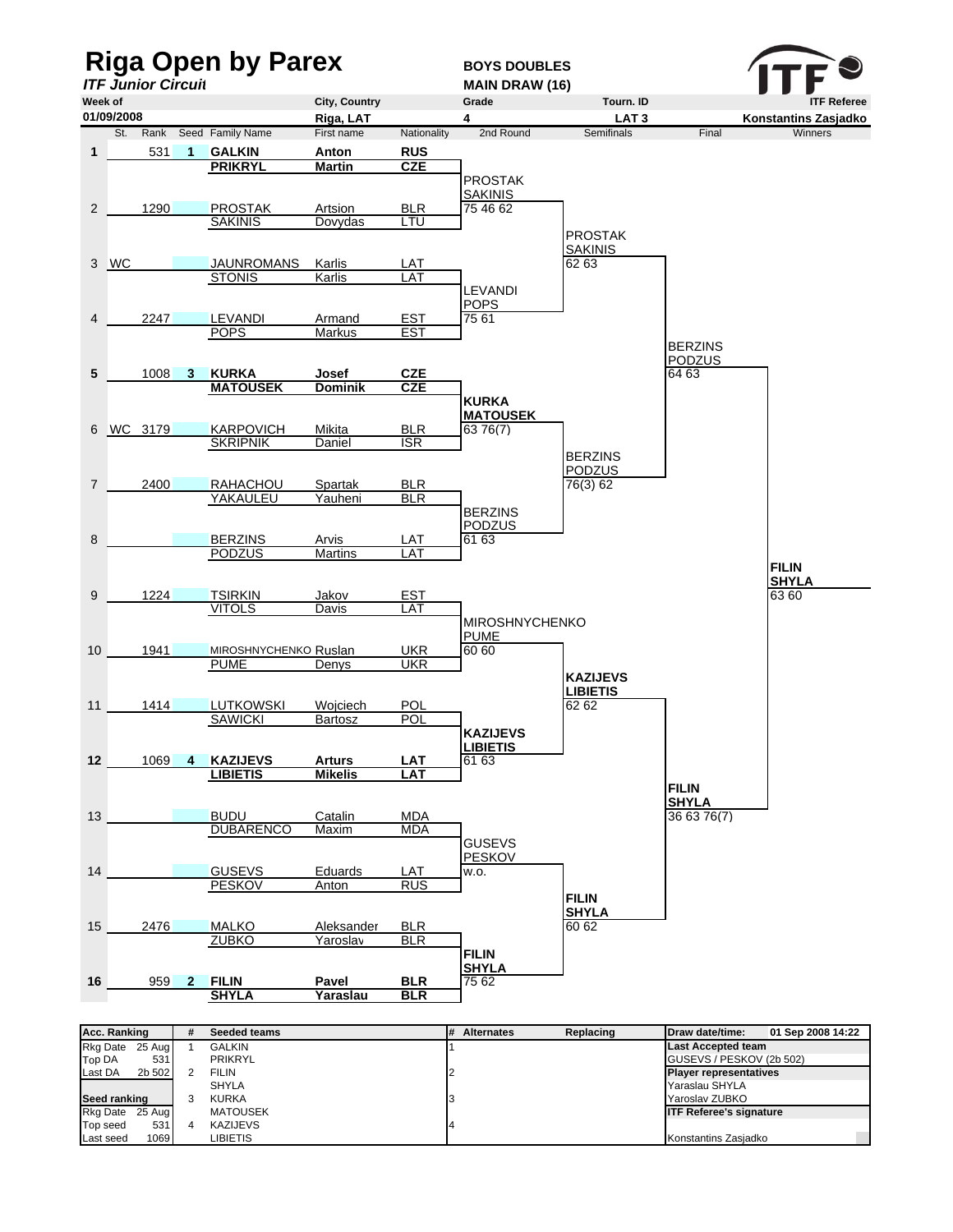| <b>Riga Open by Parex</b><br><b>ITF Junior Circuit</b> |                          |                     |                         |                                    |                    |                           | <b>GIRLS SINGLES</b><br><b>QUALIFYING DRAW (32)</b> |                            |                                                                     |
|--------------------------------------------------------|--------------------------|---------------------|-------------------------|------------------------------------|--------------------|---------------------------|-----------------------------------------------------|----------------------------|---------------------------------------------------------------------|
| Week of<br>City, Country                               |                          |                     |                         |                                    |                    |                           | Grade                                               | Tourn. ID                  | <b>ITF Referee</b>                                                  |
|                                                        | 01/09/2008               |                     |                         |                                    | Riga, LAT          |                           | 4                                                   | LAT <sub>3</sub>           | Konstantins Zasjadko                                                |
| 1                                                      |                          | St. Rank<br>1194    | $\blacktriangleleft$    | Seed Family Name<br><b>GOLENKO</b> | First name<br>Kira | Nationality<br><b>LAT</b> | 2nd Round                                           | Finals                     | Qualifiers                                                          |
|                                                        |                          |                     |                         |                                    |                    |                           | <b>GOLENKO</b>                                      |                            |                                                                     |
| $\overline{2}$                                         |                          |                     |                         | <b>BYE</b>                         |                    |                           |                                                     | KULIBABA                   |                                                                     |
| 3                                                      |                          |                     |                         | LOSEVA                             | Inna               | <b>LAT</b>                | <b>KULIBABA</b>                                     | 60 61                      |                                                                     |
| $\overline{4}$                                         |                          |                     |                         | <b>KULIBABA</b>                    | Julija             | LAT                       | 63 61                                               |                            | GOGE                                                                |
| 5                                                      |                          | 1508                |                         | GOGE                               | Sabine             | LAT                       | <b>GOGE</b>                                         |                            | 61 64                                                               |
| 6                                                      |                          |                     |                         | KAZLOUSKAYA Viktoria               |                    | <b>BLR</b>                | 6176(3)                                             | <b>GOGE</b>                |                                                                     |
| $\overline{7}$                                         |                          | 1404                |                         | <b>KOROLEVA</b>                    | Julija             | <b>LAT</b>                | <b>KAPUSTIN</b>                                     | 64 63                      |                                                                     |
| 8                                                      |                          | 1404                | 7                       | <b>KAPUSTIN</b>                    | Nikol              | <b>ISR</b>                | 67(6) 64 62                                         |                            |                                                                     |
| 9                                                      |                          | 1218                | $\overline{\mathbf{2}}$ | <b>CHIMPOAKE</b>                   | Ksenia             | <b>RUS</b>                | <b>CHIMPOAKE</b>                                    |                            |                                                                     |
| 10                                                     |                          |                     |                         | <b>BYE</b>                         |                    |                           |                                                     | <b>CHIMPOAKE</b>           |                                                                     |
| 11                                                     |                          | 1404                |                         | TUGARINOVA                         | Ekaterina          | <b>RUS</b>                | <b>TUGARINOVA</b>                                   | 64 76(4)                   |                                                                     |
| 12 <sup>2</sup>                                        |                          | 1527                |                         | KESTENBOUM                         | Daniel             | <b>ISR</b>                | 60 61                                               |                            |                                                                     |
| 13                                                     |                          |                     |                         | <b>TIGUNOVA</b>                    | Darja              | LAT                       |                                                     |                            | <b>FROLOVA</b><br>60 36 63                                          |
| 14                                                     |                          | 1640                |                         | <b>ORLOVA</b>                      | Darja              | LAT                       | ORLOVA<br>6363                                      |                            |                                                                     |
|                                                        | 15 WC                    |                     |                         | <b>LUSTE</b>                       | Jana               | LAT                       |                                                     | <b>FROLOVA</b><br>63 62    |                                                                     |
| 16                                                     |                          | 1374                | 6                       | <b>FROLOVA</b>                     | <b>Anastasia</b>   | <b>RUS</b>                | <b>FROLOVA</b><br>64 62                             |                            |                                                                     |
| 17 <sub>1</sub>                                        |                          | 1300                | 3 <sup>1</sup>          | <b>VALDMANE</b>                    | <b>Beate</b>       | <b>LAT</b>                |                                                     |                            |                                                                     |
| 18                                                     |                          |                     |                         | <b>BYE</b>                         |                    |                           | <b>VALDMANE</b>                                     |                            |                                                                     |
|                                                        |                          | 19 WC 1640          |                         | <b>IHSANOVA</b>                    | Dana               | <b>EST</b>                |                                                     | <b>TIHOMIROVA</b><br>64 64 |                                                                     |
|                                                        | 20 WC                    |                     |                         | <b>TIHOMIROVA</b>                  | Ksenija            | <b>LAT</b>                | <b>TIHOMIROVA</b><br>75 61                          |                            |                                                                     |
|                                                        | 21 WC                    |                     |                         | <b>SEMENOVA</b>                    | Ekaterina          | <b>RUS</b>                |                                                     |                            | <b>SEMENOVA</b><br>62 60                                            |
| $22 \overline{)}$                                      |                          |                     |                         | <b>CVETKOVA</b>                    | Kristine           | <b>LAT</b>                | SEMENOVA<br>61 60                                   |                            |                                                                     |
|                                                        | 23 WC                    |                     |                         | <b>DOROSHINA</b>                   | Olga               | <b>RUS</b>                |                                                     | <b>SEMENOVA</b><br>61 62   |                                                                     |
| 24                                                     |                          | 1322                |                         | 5 VANGELOVA                        | Ani                | <b>BUL</b>                | <b>DOROSHINA</b><br>67(5) 6363                      |                            |                                                                     |
| 25 <sub>2</sub>                                        |                          | 1322                | $\overline{4}$          | <b>TSYBINA</b>                     | <b>Anastasia</b>   | <b>RUS</b>                |                                                     |                            |                                                                     |
| 26                                                     |                          |                     |                         | <b>BYE</b>                         |                    |                           | <b>TSYBINA</b>                                      |                            |                                                                     |
| 27                                                     |                          |                     |                         | <b>DEMINA</b>                      | Olga               | <b>LAT</b>                |                                                     | <b>MIHAILOVA</b><br>62 64  |                                                                     |
|                                                        |                          |                     |                         |                                    |                    |                           | <b>MIHAILOVA</b><br>61 60                           |                            |                                                                     |
| 28                                                     |                          | 1749                |                         | <b>MIHAILOVA</b>                   | Elina              | LAT                       |                                                     |                            | <b>MIHAILOVA</b>                                                    |
| 29                                                     |                          | 1508                |                         | <b>AUDRINA</b>                     | Inga               | LAT                       | <b>LADIGAITE</b>                                    |                            | 76(6) 62                                                            |
| 30 <sup>°</sup>                                        |                          | 1594                |                         | <b>LADIGAITE</b>                   | leva               | LTU                       | 76(6) 76(2)                                         | <b>ILVES</b>               |                                                                     |
|                                                        | 31 WC                    | 1574                |                         | <b>ILVES</b>                       | Kadi               | <b>EST</b>                | <b>ILVES</b>                                        | 60 63                      |                                                                     |
| 32 <sup>2</sup>                                        |                          | 1404 8              |                         | <b>ZIDERE</b>                      | <u>Anna-Marija</u> | <b>LAT</b>                | 64 63                                               |                            |                                                                     |
|                                                        | Acc. Ranking<br>Rkg Date | $11$ Aug            | #<br>$\mathbf{1}$       | Seeded players<br><b>GOLENKO</b>   |                    |                           | # Alternates<br>1                                   | Replacing                  | Draw date/time:<br>29 Aug 2008 18:39<br><b>Last Accepted player</b> |
| Top DA<br>Last DA                                      |                          | 1179<br><b>Byes</b> | $\overline{2}$<br>3     | CHIMPOAKE<br>VALDMANE              |                    |                           | $\overline{c}$<br>3                                 |                            | Byes<br><b>Player representatives</b>                               |
|                                                        |                          |                     | 4                       | <b>TSYBINA</b>                     |                    |                           | 4                                                   |                            | Wojciech LUTKOWSKI                                                  |
|                                                        | Seed ranking<br>Rkg Date | 25 Aug              | 5<br>6                  | VANGELOVA<br><b>FROLOVA</b>        |                    |                           | 5<br>6                                              |                            | Caroline ROHDE-MOE<br><b>ITF Referee's signature</b>                |
|                                                        | Top seed                 | 1194                | 7                       | <b>KAPUSTIN</b>                    |                    |                           | 7                                                   |                            |                                                                     |
| Last seed                                              |                          | 1404                | 8                       | ZIDERE                             |                    |                           | 8                                                   |                            | Konstantins Zasjadko                                                |